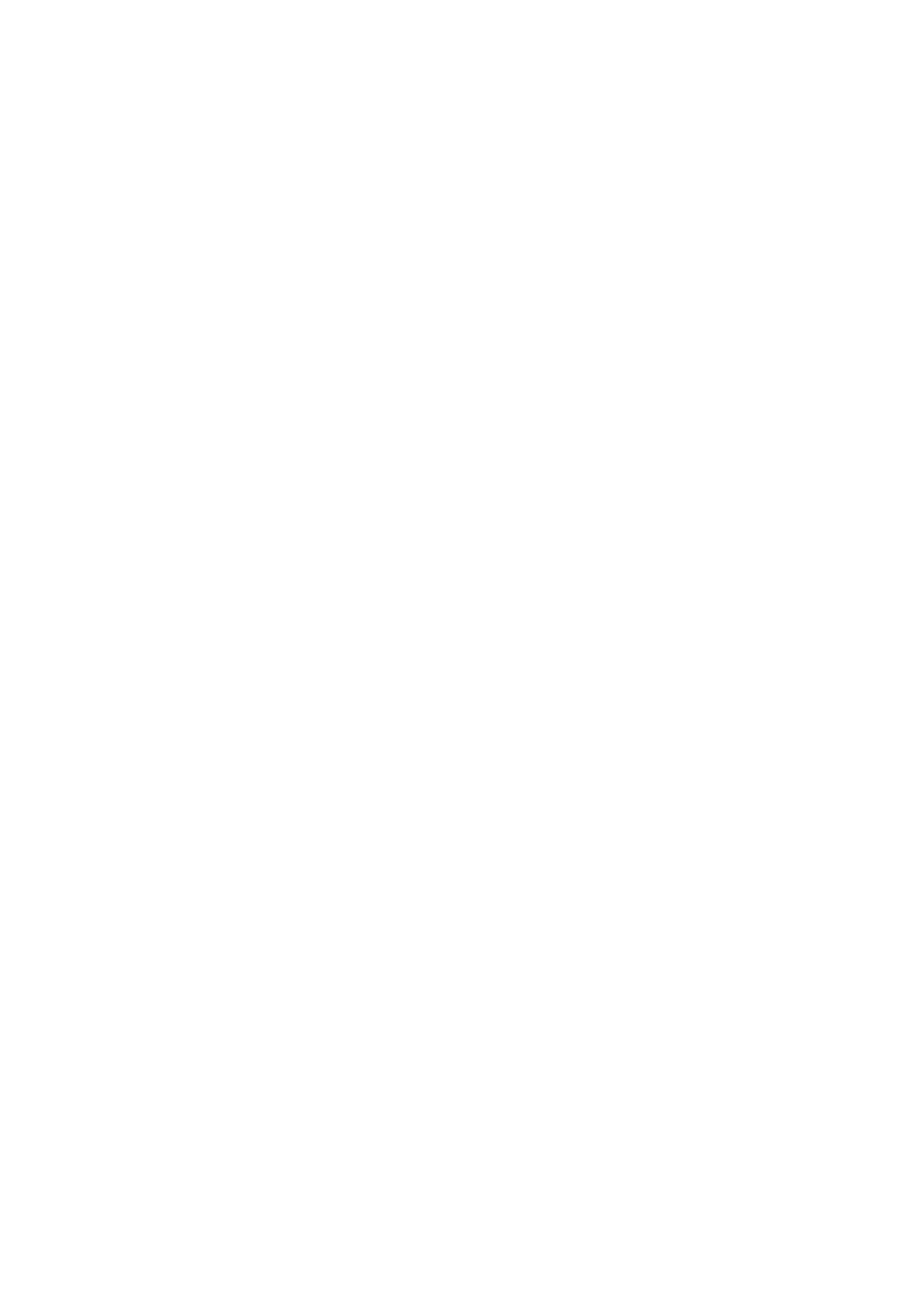

**Planning and Development Amendment Regulation 2017 (No 1)** 

**Subordinate Law SL2017-1** 

made under the **[Planning and Development Act 2007](http://www.legislation.act.gov.au/a/2007-24)**

## **1 Name of regulation**

This regulation is the *Planning and Development Amendment Regulation 2017 (No 1)*.

## **2 Commencement**

This regulation commences on the day after its notification day.

*Note* The naming and commencement provisions automatically commence on the notification day (see [Legislation Act,](http://www.legislation.act.gov.au/a/2001-14) s 75 (1)).

J2016-729

Authorised by the ACT Parliamentary Counsel—also accessible at www.legislation.act.gov.au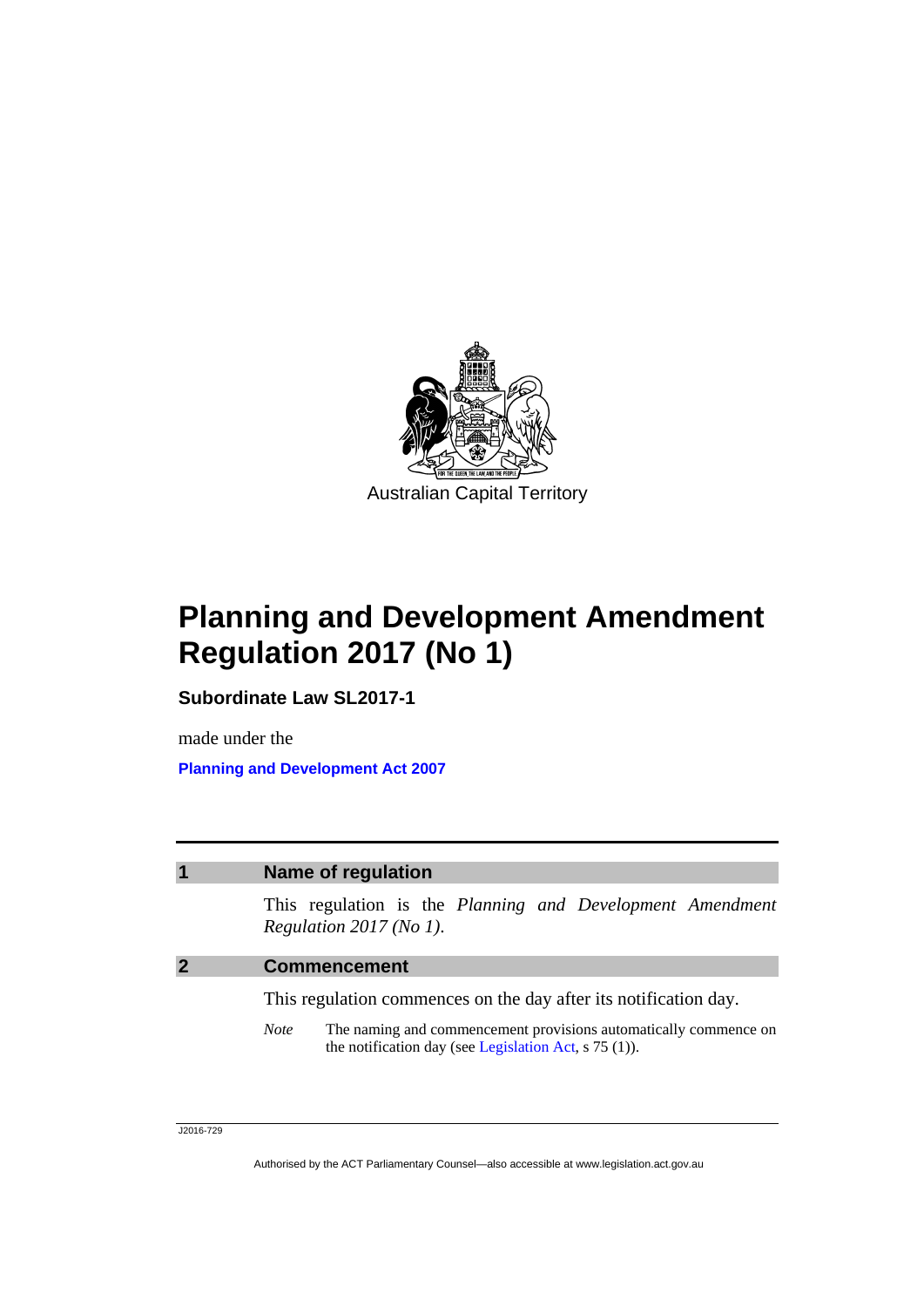| $\overline{3}$          | <b>Legislation amended</b>                                                                                                                                                                   |
|-------------------------|----------------------------------------------------------------------------------------------------------------------------------------------------------------------------------------------|
|                         | regulation amends the <i>Planning and Development</i><br>This<br><b>Regulation 2008.</b>                                                                                                     |
| $\overline{\mathbf{4}}$ | New section 130 (1) (i) and (j)                                                                                                                                                              |
|                         | insert<br>(i) a lease of land in relation to a surrendered residential block;<br>(i) a lease of land that was an eligible impacted lease at the time<br>the lease was sold to the Territory. |
| 5                       | Section 130 (2), new definitions                                                                                                                                                             |
|                         | insert                                                                                                                                                                                       |
|                         | affected residential premises register-see the Dangerous<br><i>Substances Act 2004</i> , section 47N (1).                                                                                    |
|                         | surrendered residential block means a block—                                                                                                                                                 |
|                         | (a) for which a lease has been surrendered under the LAIE<br>buyback program; and                                                                                                            |
|                         | (b) that is included as a surrendered block on the affected<br>residential premises register.                                                                                                |

SL2017-1